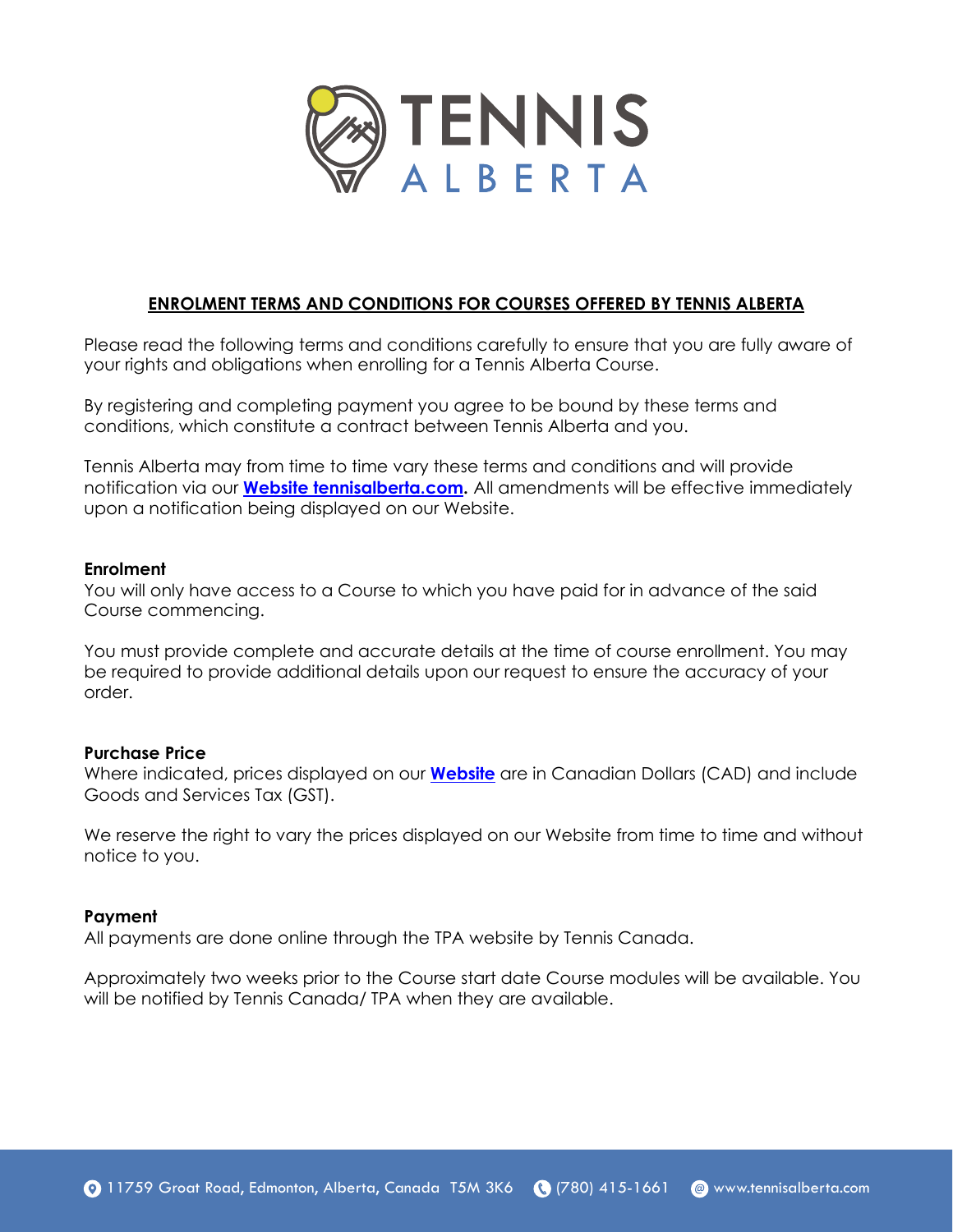### **Changing Orders**

You are not permitted to change your enrolment to a Course once you have registered in, and paid for, that Course.

### **Cancellation of Orders**

### *Cancellation by You*

All enrolments for a Course are final and cannot be cancelled by you.

### *Cancellation by Tennis Alberta*

Tennis Alberta may cancel a Course if for any reason we are unable to provide you with access to a Course subject to your order. We will provide you with a full refund of the purchase price for the Course/s that you have enrolled for.

You will not be entitled to claim any additional amounts or seek compensation for any loss, expense, or damage (either direct or consequential) or for any loss of time or inconvenience, which may result from our cancellation of a Course.

### **Refunds**

All fees paid in association with your enrolment in a Tennis Alberta Course are non-refundable unless we are required to make a refund under Canada's Consumer Protection Law or Alberta's Consumer Protection Act.

If you accessed any pre-course modules you will not be able to request a refund.

All refunds are issued through Tennis Canada/TPA.

Please email [info@tennisalberta.com](mailto:info@tennisalberta.com) if you feel that you are entitled to receive a refund.

### **Privacy**

Any personal information that we collect about you will be handled, treated, and stored in accordance with our **Privacy Policy (Section 3 | Tennis Alberta Policy [Manual\).](http://tennisalberta.com/wp-content/uploads/2019/07/TA_PolicyManual_2019July.pdf)** By agreeing to these terms and conditions, you are also agreeing to our Privacy Policy.

### **Disclaimer**

You acknowledge, accept, and agree that by enrolling in a Course, you are fully responsible for your progress and the results derived from your participation in a Course. The results achieved vary from person to person depending on personal attributes; therefore, we offer no representations, warranties or guarantees, verbally or in writing, regarding your performance or any certain results that you may or may not achieve as a consequence of your participation in a Course.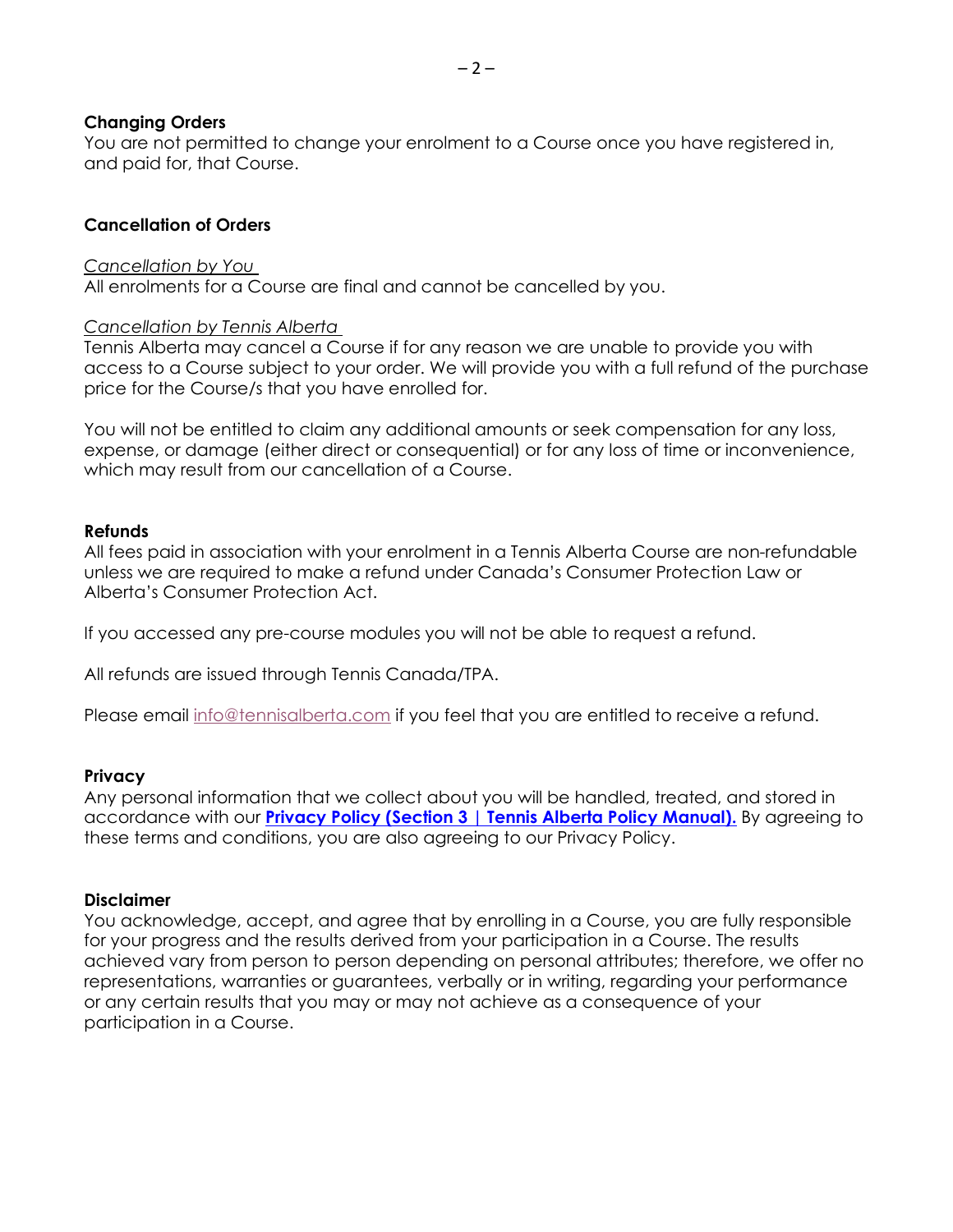### **Assumption of Risk and Liability Disclaimer**

You understand and acknowledge: that there are risks, dangers, and hazards which are inherent in participating in courses/services offered by Tennis Alberta or the use of sport and recreation facilities, including lessons, training and competitions, and games run by or sanctioned by Tennis Alberta ("Events").

Tennis Alberta and its directors, officers, committee members, members, employees, volunteers, participants, agents and representatives (collectively the "Organization") are not responsible for any injury, personal injury, damage, property damage, expense, loss of income or loss of any kind suffered by you during, or as a result of, the Events, caused in any manner whatsoever including, but not limited to, the negligence of the Organization.

### **Miscellaneous**

To the extent permitted by law, including but not limited to any act or omission on your part, we will not be liable for any loss, damage, costs or expense whether direct, indirect, incidental, special and/or consequential, including loss of profits, suffered by you or claims made against you which result from any use or access of, or any inability to use or access, information relating to a Course.

You agree to indemnify and hold Tennis Alberta harmless from any loss (including attorney's fees) or liability for personal injury, illness or property damage, resulting from your acts arising out participation in the Course.

If any provision of these Terms is held invalid, the remainder shall not be affected thereby if such remainder would then continue to conform to the terms and requirements of applicable law.

These Terms shall be governed by and construed in accordance with the laws of the Province of Alberta.

In the event that you or we cannot resolve a dispute arising out these Terms and if the dispute cannot be settled through negotiation, the Parties agree first to try in good faith to settle the dispute by mediation before resorting to arbitration, litigation, or some other dispute resolution procedure. A written request shall be made by one party to the other party to initiate the resolution process. The Parties further agree that these Terms shall remain in effect until such disputes are resolved or settled by the appropriate judicial process.

## **Consent**

By agreeing to these terms and conditions, you also consent to receive further electronic communications from us in relation to course offerings, competitions, promotions, special offers and any other commercial message. Of course, you may email us at [info@tennisalberta.com](mailto:info@tennisalberta.com) any time to unsubscribe from receiving electronic commercial messages from us.

### **Governing Law**

The laws of The Province of Alberta, Canada govern these terms and conditions.